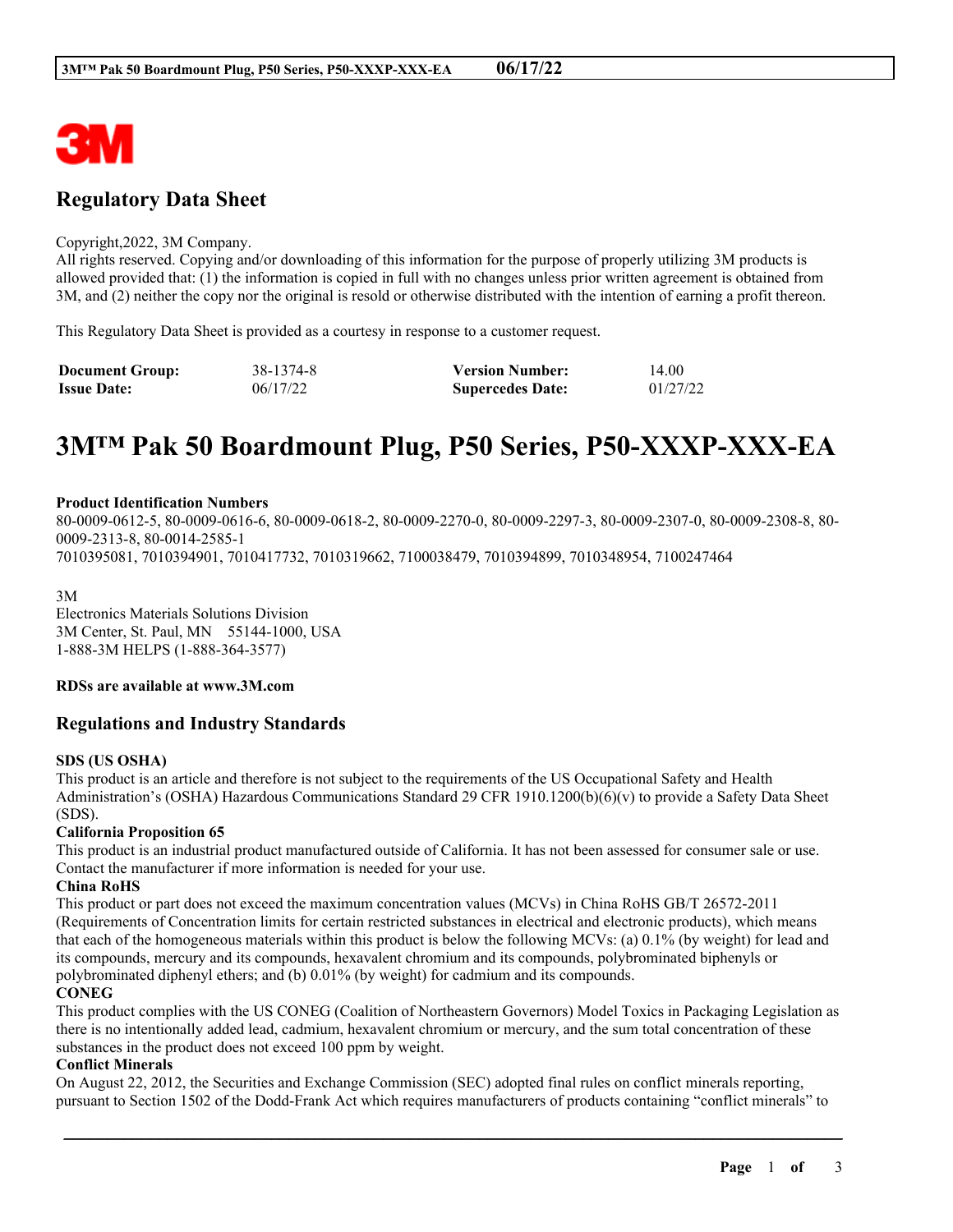disclose to the SEC whether those minerals are sourced from the Democratic Republic of Congo (DRC) or adjoining countries. 3M has been participating in the EICC-GeSI Extractives Workgroup, and are incorporating the EICC-GeSI Conflict Minerals Reporting template in existing systems for use with suppliers of materials that may contain conflict minerals covered by the SEC rules. 3M will provide product-specific information once the required supply chain data has been obtained.

# **CPSIA 2008**

A Certificate of General Conformity per the US Consumer Product Safety Act, 15 U.S.C. § 2063 (a)(1), as revised by section 102 of the 2008 US Consumer Product Safety Improvement Act, is not required for the requested product.

## **EU REACH**

Substances listed in Annex XIV of Regulation No 1907/2006 of the European Parliament and the Council concerning the Registration, Evaluation, Authorization and Restriction of Chemicals (REACH) are not intentionally added to this product. **EU REACH**

Substances listed in Annex XVII of Regulation No 1907/2006 of the European Parliament and the Council concerning the Registration, Evaluation, Authorization and Restriction of Chemicals (REACH) are not intentionally added to this product. **EU REACH**

This product is an article, without intended release of a chemical substance, under the Regulation No 1907/2006 of the European Parliament and the Council concerning the Registration, Evaluation, Authorisation and Restriction of Chemicals (REACH) (refer to REACH, Article 3(3)). It is not a chemical preparation. Therefore, it is not subject to the (pre)-registration or the registration process. It does not require a safety data sheet.

#### **EU REACH**

This product, including any article that the product is composed of, does not contain at greater than 0.1% by weight a Substance of Very High Concern (SVHC) substance identified according to Article 59 of REACH. This declaration reflects the substances on the candidate SVHC list, effective June 2022.

#### **EU RoHS**

This product does not exceed the maximum concentration values (MCVs) set under EU Directive 2011/65/EU (RoHS recast/RoHS 2), as stated in Annex II to that directive. This means that each of the homogenous materials within this product does not exceed the following MCVs: (a) 0.1% (by weight) for lead, mercury, hexavalent chromium, polybrominated biphenyls or polybrominated diphenyl ethers; and (b) 0.01% (by weight) for cadmium.

#### **EU RoHS Phthalates**

This product does not exceed the maximum concentration values (MCVs) for phthalates set under EU Directive 2011/65/EU (RoHS recast/RoHS 2), as amended by EU 2015/863, which applies to finished EEE after July 22, 2019 for Category 1-7, 10- 11 products and after July 22, 2021 for Category 8 and 9 products. This means that each of the homogeneous materials within this product does not exceed the MCV of 0.1% (by weight) for each of the following phthalates: DEHP, BBP, DBP, and DIBP.

#### **Sustainability and 3M**

Go to www.3M.com/sustainability to learn about 3M's programs. 3M is a signatory of the United Nations Global Compact (UNGC).

\_\_\_\_\_\_\_\_\_\_\_\_\_\_\_\_\_\_\_\_\_\_\_\_\_\_\_\_\_\_\_\_\_\_\_\_\_\_\_\_\_\_\_\_\_\_\_\_\_\_\_\_\_\_\_\_\_\_\_\_\_\_\_\_\_\_\_\_\_\_\_\_\_\_\_\_\_\_\_\_\_\_\_\_\_\_\_\_\_\_

# **Sustainability and 3M's Code of Conduct**

Go to www.3M.com/businessconduct

# **TSCA Section 6**

This product is not known to contain 2,4,6-Tri-tert-butylphenol (CAS 732-26-3).

**TSCA Section 6**

This product is not known to contain Decabromodiphenyl Ether (Deca-BDE) (CAS 1163-19-5).

#### **TSCA Section 6**

This product is not known to contain Hexachlorobutadiene (HCBD) (CAS 87-68-3).

#### **TSCA Section 6**

This product is not known to contain Pentachlorothiophenol (PCTP) (CAS 133-49-3).

#### **TSCA Section 6**

This product is not known to contain Phenol, isopropylated phosphate (3:1) (PIP (3:1)) (CAS 68937-41-7).

# **Chemicals and/or Compounds of Interest**

**Arsenic and (As) Compounds** : Not intentionally added. **Asbestos** : Not intentionally added.